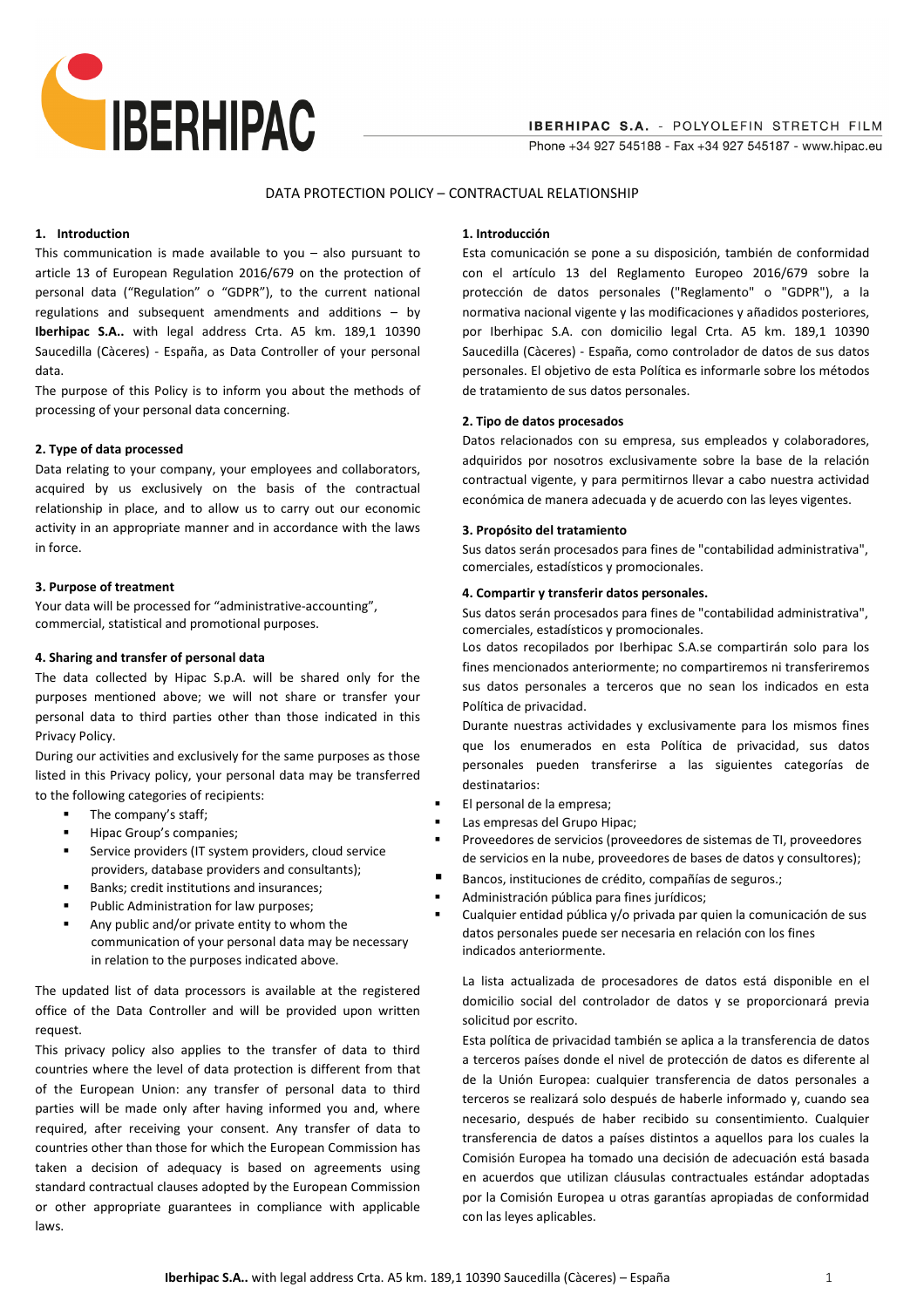

**IBERHIPAC S.A. - POLYOLEFIN STRETCH FILM** Phone +34 927 545188 - Fax +34 927 545187 - www.hipac.eu

#### **5. Protection of personal data**

Iberhipac S.A. has implemented adequate technical and organizational measures to provide an adequate level of security and confidentiality to personal data. These measures take into account:

- The state of the art of technology;
- The costs of its implementation;
- The nature of the data;
- The risk of processing.

The purpose is to protect them from accidental or unlawful destruction or alteration, accidental loss, unauthorized disclosure or access and from other unlawful forms of processing.

Furthermore, when managing your personal data, Iberhipac S.A:

- Receives and processes personal data that are adequate, relevant and not excessive, as required to fulfil the above purposes and
- Ensure that such personal data remain current and accurate.

# **6. Storage periods**

Without prejudice to your right to object to the processing of personal data and/or to request their deletion, Iberhipac S.A. will keep your personal data only for the time necessary to achieve the purpose for which they were collected and received, or to meet legal or regulatory requirements.

# **7. Your right**

Your rights are:

- RIGHT TO RECTIFICATION. You have the right to obtain from Iberhipac S.A.. the rectification of personal data concerning you. Iberhipac S.A.. shall make reasonable efforts to ensure that the personal data it holds are accurate, complete current and relevant.
- RIGHT TO RESTRICTION OF PROCESSING. You can obtain a restriction to the processing your personal data where:
	- The accuracy of the personal data is contested by the data subject, during the period when Iberhipac S.A. must verify the accuracy of the personal data;
	- The processing is unlawful and you require the erasure of personal data or the restriction of their use instead;
	- Iberhipac S.A.. no longer needs the personal data for the purposes of the processing, but they are required by you to establishment, exercise or defend of legal claims;
	- You have objected to the processing, while Iberhipac S.A. checks whether your legitimate reasons prevail over your own.
- RIGHT TO ACCESS. You have the right to obtain from Iberhipac S.A. information about your personal data, and also information on which categories of personal data Iberhipac S.A. owns or controls, for what purpose they are used, where they have been collected and to whom they may have been communicated.

### **5. Protección de datos personales**

Iberhipac S.A. ha implantado medidas técnicas y organizativas adecuadas para proporcionar un nivel adecuado de seguridad y confidencialidad a los datos personales. Estas medidas tienen en cuenta:

- La tecnología punta;
- Los costes de su implantación;
- La naturaleza de los datos;
- El riesgo de tratamiento.

El propósito es protegerlos de la destrucción o alteración accidental o ilegal, pérdida accidental, divulgación o acceso no autorizados y de otras formas ilegales de tratamiento.

Además, al gestionar sus datos personales, Iberhipac S.p.A .:

- Recibe y procesa datos personales que son adecuados, relevantes y no excesivos, según sea necesario para cumplir con los propósitos anteriores y
- Garantiza que dichos datos personales permanezcan actualizados y exactos.

# **6. Períodos de almacenamiento**

Sin perjuicio de su derecho a oponerse al tratamiento de datos personales y/o solicitar su eliminación, Iberhipac S.A. mantendrá sus datos personales solo durante el tiempo necesario para lograr el propósito para el que fueron recopilados y recibidos, o para cumplir con los requisitos legales o los requisitos reglamentarios. Cuando este período expire, sus datos personales serán eliminados de los sistemas activos de Iberhipac S.A.

# **7. Su derecho**

Sus derechos son:

- DERECHO A RECTIFICACIÓN. Tiene derecho a obtener de Iberhipac S.A.la rectificación de los datos personales que le conciernen. Iberhipac S.A. hará todos los esfuerzos razonables para garantizar que los datos personales que posee sean precisos, completos, actuales y relevantes.
- DERECHO A RESTRICCIÓN DE TRATAMIENTO. Puede obtener una restricción al tratamiento de sus datos personales cuando:
	- La exactitud de los datos personales es impugnada por el interesado, durante el período en que Iberhipac S.A. debe verificar la exactitud de los datos personales;
	- El tratamiento es ilegal y, en su lugar, requiere la eliminación de datos personales o la restricción de su uso;
	- Iberhipac S.A.no necesita los datos personales para el tratamiento, pero usted los requiere para establecer, ejercer o defender demandas jurídicas;
	- Se ha opuesto al tratamiento, mientras que Iberhipac S.A. verifica si sus razones legítimas prevalecen sobre las suyas propias.
- DERECHO DE ACCESO. Tiene derecho a obtener de Iberhipac S.A. información sobre sus datos personales, y también información sobre qué categorías de datos personales posee o controla Iberhipac S.A., con qué fin se utilizan, dónde se han recopilado y a quién se les ha comunicado.